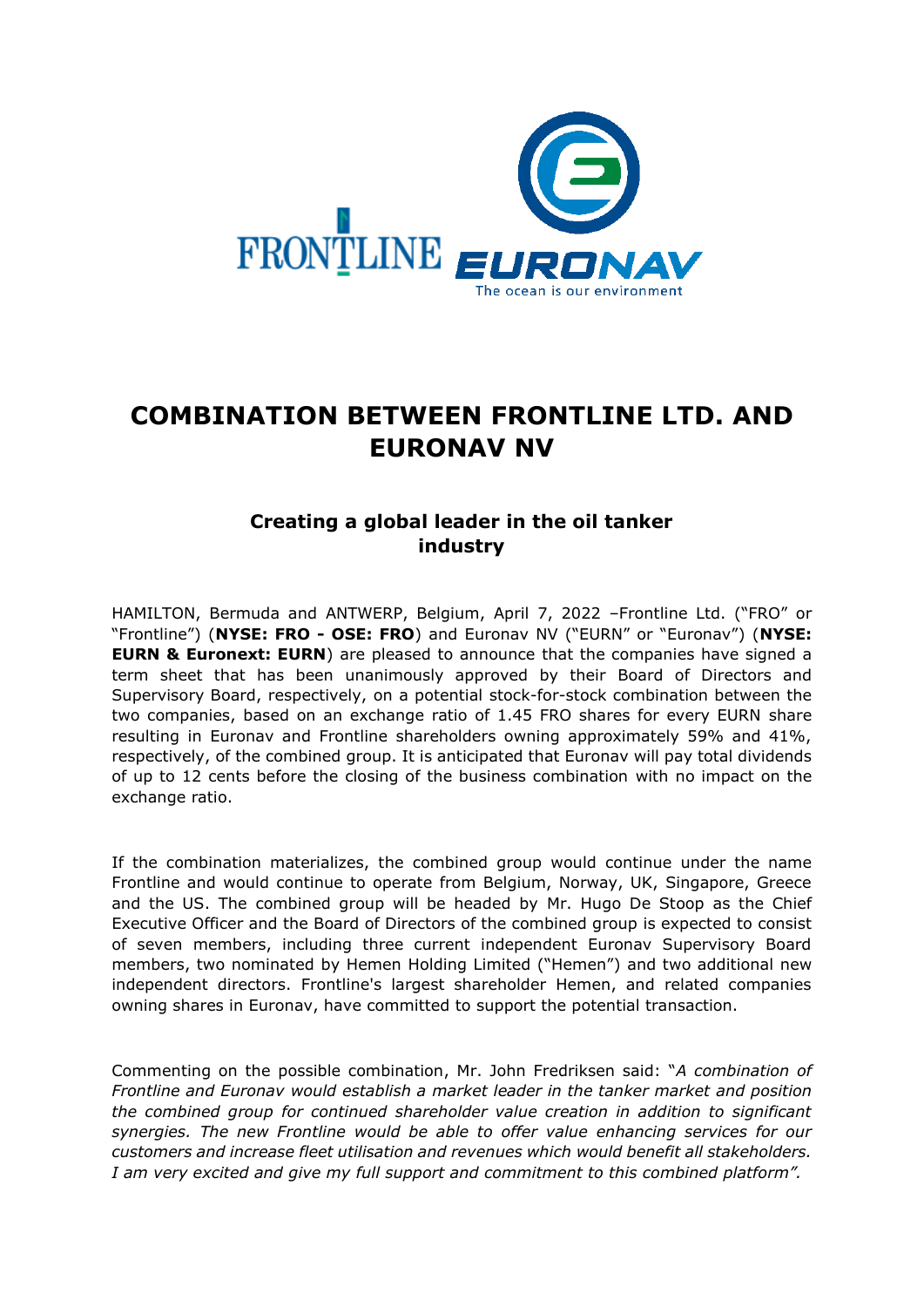A combination would create a leading global independent oil tanker operator, with:

- A market capitalization of more than USD 4.2 billion based on market values of the respective companies as of 6 April 2022
- Leading global tanker market participation with 69 VLCC and 57 Suezmax vessels, and 20 LR2/Aframax vessels
- A strong balance sheet and access to attractive financing, supporting industry leading operational break-even levels for the combined fleet
- Leading combined expertise in the shipping industry with the ability to attract and retain world-class talent
- Significant benefits arising from a larger combined fleet leading to, among other benefits, improved overall utilization and cost synergies which will lead to uplifted shareholder value
- Significant synergies related to SG&A and other savings expected to be extracted from the combined entity; and
- Leadership in sustainable shipping, aiming for the highest ESG standards in the industry

A combination between Frontline and Euronav would bring together two complementary platforms in a highly competitive environment. The two organisations would create a single best-in-class, highly competent and experienced team. The enlarged fleet would enable the combined group to provide better service to customers on a global basis. Additionally, and in view of rapid technological changes, including digitalization and new "low carbon fuels" adoption, the combined group would be able to mobilise more resources and achieve meaningful scale to meet these challenges and opportunities from the energy transition.

Mr. Lars H. Barstad, CEO of Frontline said: *"Frontline believes this transaction would form a powerful combination at an exciting point in the cycle. The combination would create a strong platform to further enhance shareholder value for our investors."*

Mr. Carl Steen, Chairman of Euronav said: *"A transaction between Frontline and Euronav is expected to deliver real value for both sets of shareholders. The financial strength of the combined group, with a strong leadership team, would make the combined entity well placed to maximize value throughout the tanker market cycle."* 

Mr. Hugo De Stoop, CEO of Euronav said: *"This transaction would mark an exciting development for the tanker industry, creating a leading tanker company which would be*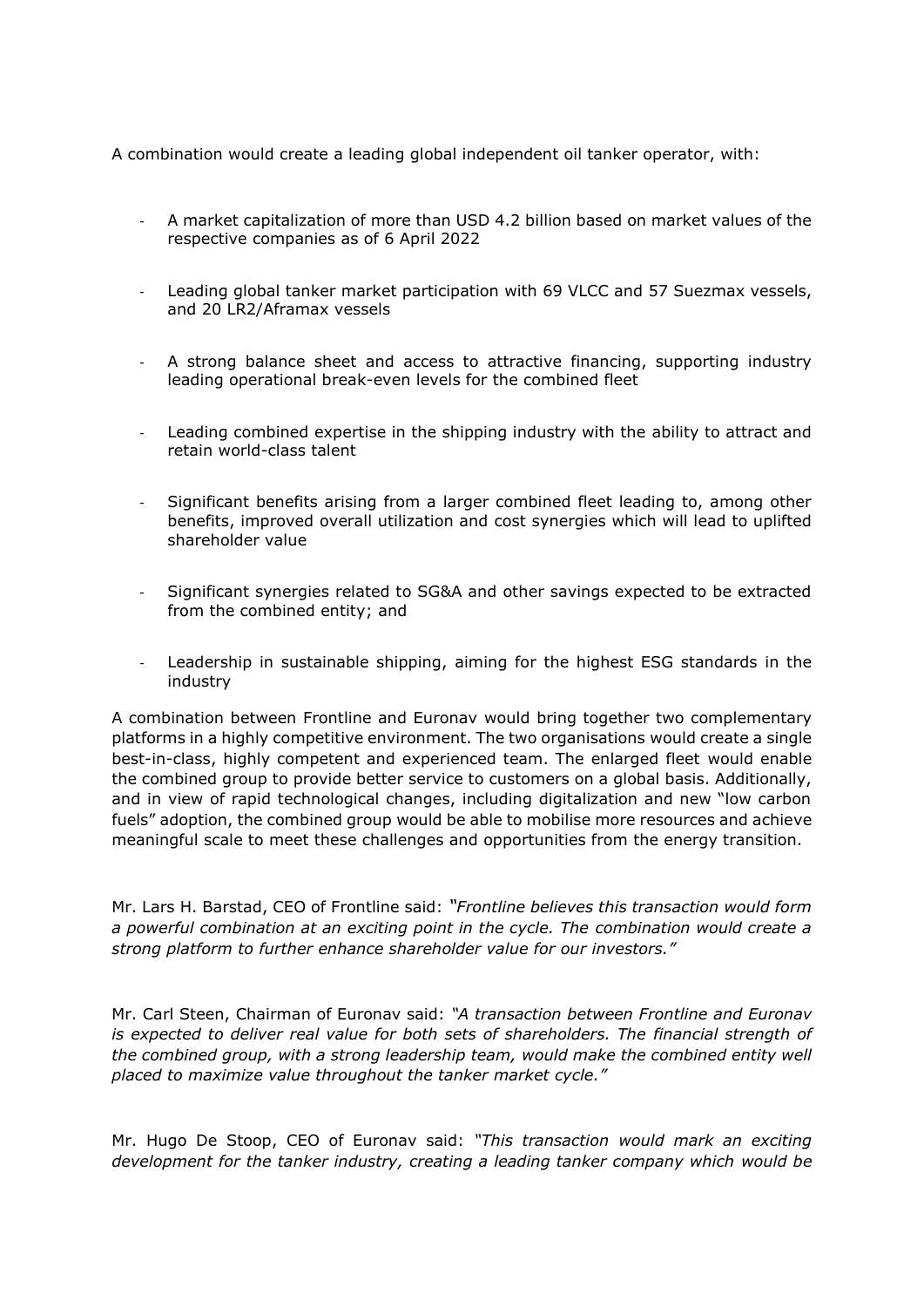*positioned to serve the needs of customers, support partners and drive technology and sustainability initiatives to lead the energy transition."*

A combination remains subject to agreement on a transaction structure, confirmatory due diligence, agreement on the terms and conditions of the potential combination agreement, applicable board, shareholder, customer, lender and/or regulatory approvals, employee consultations and other customary completion conditions.

Frontline and Euronav are working diligently to agree on and finalise an appropriate transaction structure for the potential business combination. It is premature to guide the market on when such combination can be completed and there can be no assurance that a definitive agreement will be reached between the parties, and the consummation of any transaction is subject to several conditions as set forth above. Frontline and Euronav will update all stakeholders on any future developments in accordance with applicable regulations.

#### **Advisors**

Lazard is serving as financial advisor to Euronav. Advokatfirmaet Schjødt AS, Allen & Overy LLP, Seward & Kissel LLP and MJM Limited are serving as legal counsel to Frontline in connection with the combination. KPMG is advising Frontline on tax related matters. Freshfields Bruckhaus Deringer LLP is serving as legal counsel to Euronav. ABG Sundal Collier ASA is serving as financial advisor to Frontline and DNB Markets, a part of DNB Bank ASA, has acted as financial advisor to the independent part of the Frontline Board.

April 7, 2022

The Board of Directors Frontline Ltd. Hamilton, Bermuda

#### **Forward-Looking Statements**

Matters discussed in this press release may constitute forward-looking statements. The Private Securities Litigation Reform Act of 1995 (the "Reform Act") provides safe harbor protections for forward- looking statements within the meaning of the Reform Act. Forward-looking statements include statements concerning plans, objectives, goals, strategies, future events or performance, and underlying assumptions and other statements, which are other than statements of historical facts. Frontline and Euronav desire to take advantage of the safe harbor provisions of the Reform Act and is including this cautionary statement in connection with this safe harbor legislation. The words "believe", "anticipate", "intends", "estimate", "forecast", "project", "plan", "potential", "may", "should", "expect", "pending" and similar expressions identify forward-looking statements.

The forward-looking statements in this press release are based upon various assumptions, many of which are based, in turn, upon further assumptions, including without limitation, Euronav and Frontline management's examination of historical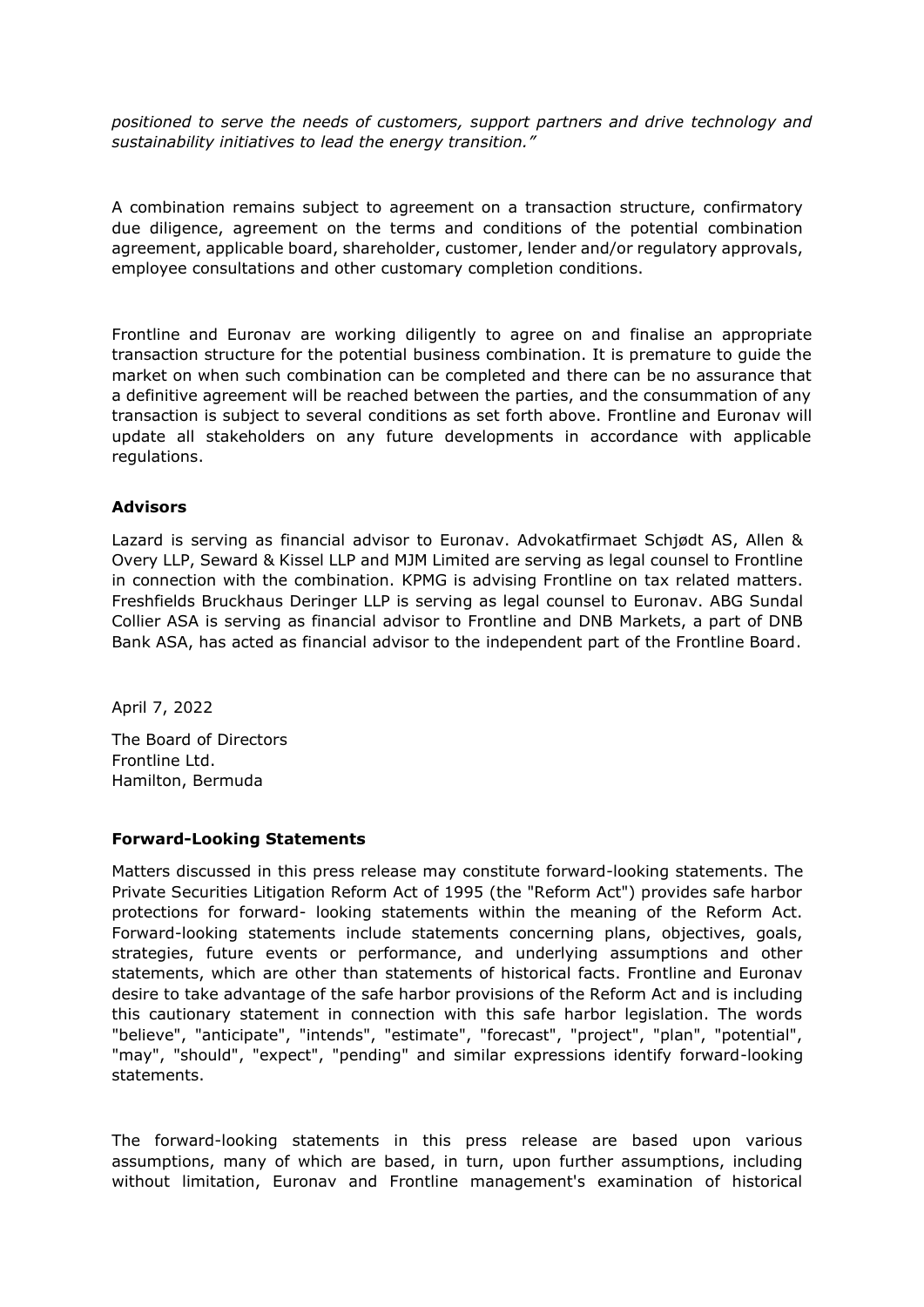operating trends, data contained in company records and other data available from third parties. Although Euronav and Frontline management believe that these assumptions were reasonable when made, because these assumptions are inherently subject to significant uncertainties and contingencies which are difficult or impossible to predict and are beyond the companies' control, there can be no assurance that Frontline or Euronav will accomplish these expectations, beliefs or projections.

In addition to these important factors, other important factors that could cause actual results to differ materially from those discussed in the forward-looking statements include the ability of Frontline and Euronav to successfully complete the proposed combination on anticipated terms and timing, including, among other things, agreeing on a transaction structure, negotiating and executing definitive documentation, obtaining required shareholder and regulatory approvals, unforeseen liabilities, future capital expenditures, revenues, expenses, earnings, synergies, economic performance, indebtedness, financial condition, losses, future prospects, business and management strategies, expansion and growth of the combined group's operations and other important conditions to the completion of the acquisition, risks relating to the integration of operations of Frontline and Euronav and the possibility that the anticipated synergies and other benefits of the proposed combination will not be realized or will not be realized within the expected timeframe, the outcome of any legal proceedings related to the proposed combination, the failure of counterparties to fully perform their contracts with Frontline or Euronav, the strength of world economies and currencies, general market conditions, including fluctuations in charter rates and vessel values (including the possibility of a material decline or prolonged weakness in such rates), changes in demand for tanker vessel capacity, changes in the companies' operating expenses, including bunker prices, drydocking and insurance costs, the market for the companies' vessels, availability of financing and refinancing to meet the capital needs of the combined group, charter counterparty performance, ability to obtain financing and comply with covenants in such financing arrangements, changes in governmental rules and regulations or actions taken by regulatory authorities in the tanker industry, including without limitation, legislation adopted by international organizations such as the International Maritime Organization and the European Union or by individual countries, potential liability from pending or future litigation, general domestic and international political conditions, potential disruption of shipping routes due to accidents or political events, vessels breakdowns, crew wages, changes in demand for oil and petroleum products and instances of off-hires and other factors. Please see Frontline's and Euronav's filings with the U.S. Securities and Exchange Commission (the "SEC") for a more complete discussion of these and other risks and uncertainties.

You are cautioned not to place undue reliance on Frontline's and Euronav's forwardlooking statements. These forward-looking statements are and will be based upon Frontline and Euronav management's then-current views and assumptions regarding future events and operating performance, and are applicable only as of the dates of such statements. Neither Frontline nor Euronav assumes any duty to update or revise forwardlooking statements, whether as a result of new information, future events or otherwise, as of any future date.

The information included in this announcement is defined as inside information pursuant to article 7 of the Market Abuse Regulation and is publicly disclosed in accordance with article 17 of the Market Abuse Regulation and section 5-12 of the Norwegian Securities Trading Act. The announcement is made by the contact person.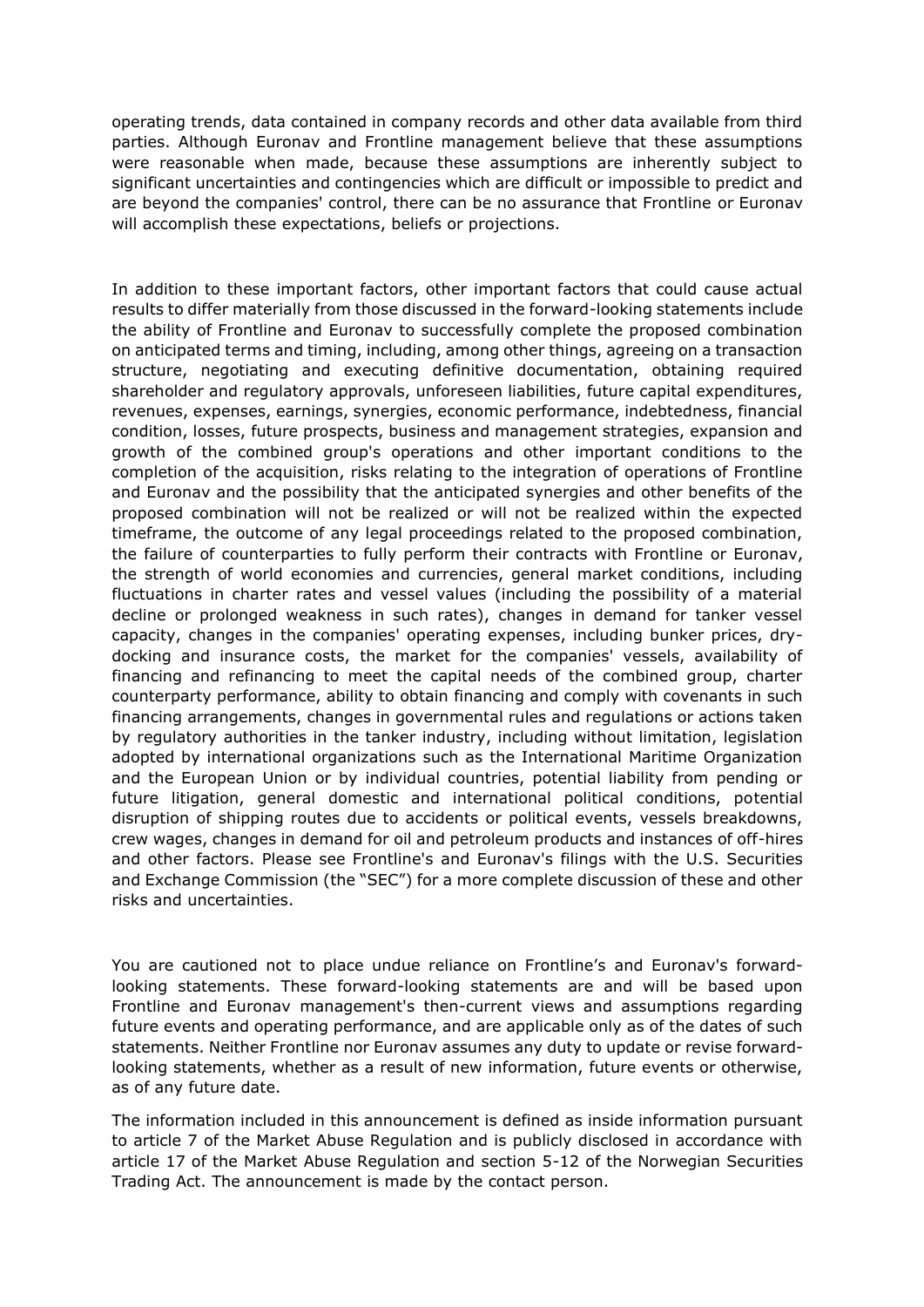# **IMPORTANT INFORMATION FOR INVESTORS**

This announcement is not a recommendation in favour of a vote on the proposed combination, nor is it a solicitation of proxies in connection with any such vote. In connection with the proposed combination, Frontline and/or Euronav may file with the SEC a registration statement on Form F–4 that may constitute a prospectus and may include a proxy of Frontline and/or Euronav (the "Registration Statement"). Frontline and Euronav may also file other relevant documents with the SEC regarding the proposed combination. INVESTORS ARE URGED TO READ THE REGISTRATION STATEMENT AND OTHER RELEVANT DOCUMENTS FILED WITH THE SEC IF AND WHEN THEY BECOME AVAILABLE, BECAUSE THEY WILL CONTAIN IMPORTANT INFORMATION ABOUT THE PROPOSED COMBINATION AND RELATED MATTERS.

You may obtain a free copy of the Registration Statement (if and when it becomes available) and other relevant documents filed by Frontline and Euronav with the SEC at the SEC's website at www.sec.gov.

In addition, you will be able to obtain free copies of these documents by contacting the investor relations department of Frontline or Euronav at the following:

| Frontline Ltd.                                      | <b>Euronav NV</b>                           |
|-----------------------------------------------------|---------------------------------------------|
| Lars H. Barstad                                     | Mr. Brian Gallagher Euronav                 |
| Chief Executive Officer,<br>Frontline Management AS | Investor Relations Tel: +44 20<br>7870 0436 |
| Tel: +47 23 11 40 37                                | Email: IR@euronav.com                       |
| Email: Lars.Barstad@frontmgt.no                     |                                             |

# **NO OFFER OR SOLICITATION**

This press release shall not constitute an offer to sell or the solicitation of an offer to buy, sell, or solicit any securities or any proxy vote or approval, nor shall there be any sale of securities in any jurisdiction in which such offer, solicitation or sale would be unlawful prior to registration or qualification under the securities laws of any such jurisdiction. No offering of securities shall be made except by means of a prospectus meeting the requirements of Section 10 of the U.S. Securities Act of 1933, as amended.

#### **About Frontline Ltd.**

Frontline is an independent tanker company engaged in the ocean transportation and storage of crude oil. The company is incorporated in Bermuda and headquartered in Oslo, Norway with commercial offices in London, UK. Frontline is listed on both the NYSE and